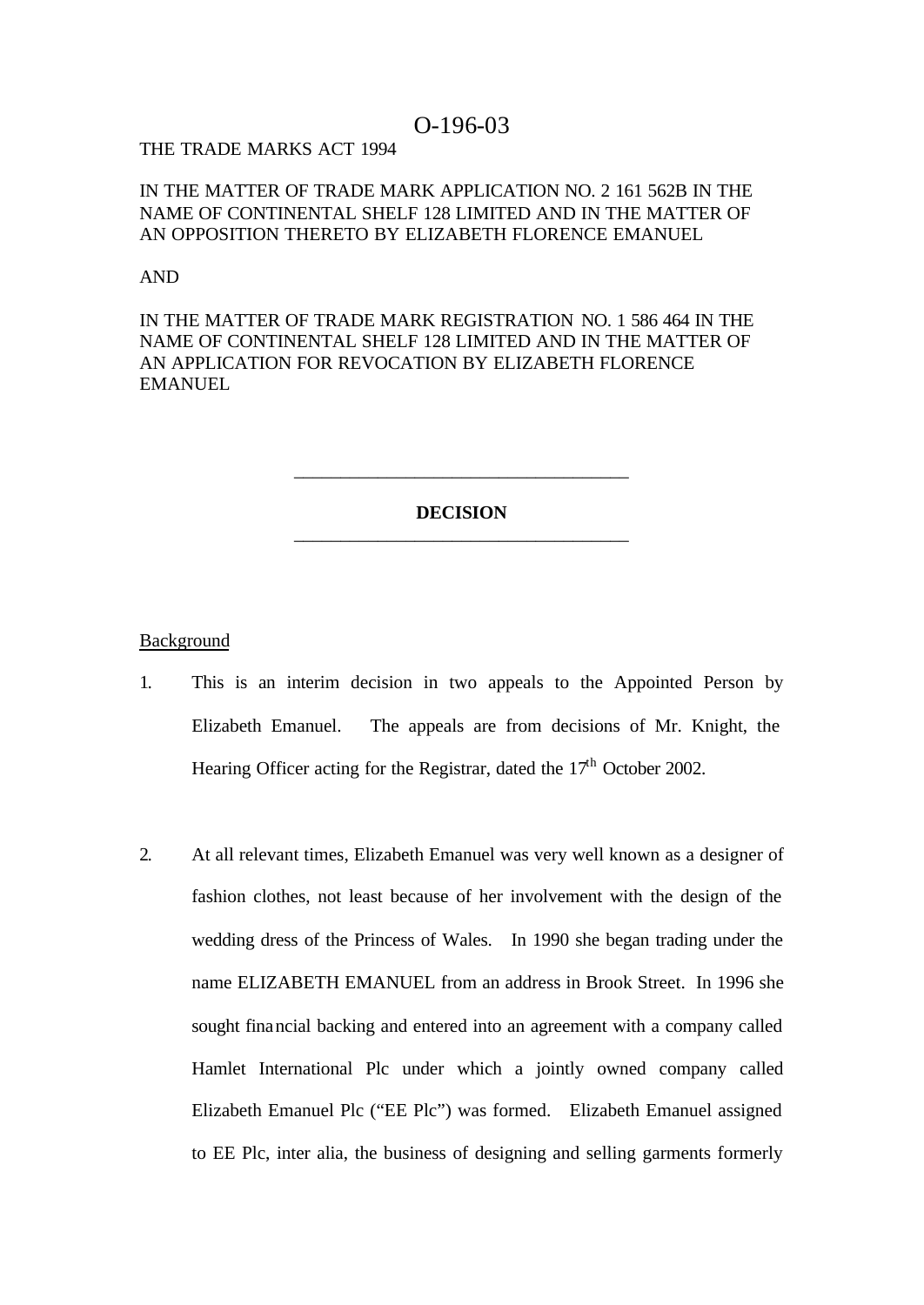run by her under the name ELIZABETH EMANUEL, all assets of the business, including its goodwill, and an application for a registered trade mark comprising a device and the words ELIZABETH EMANUEL. That trade mark ("the Registered Mark") was duly registered in 1997 under No. 1586464.

- 3. In September 1997 Elizabeth Emanuel fell into financial difficulties, with the result that EE Plc entered into a further agreement with a company called Frostprint Limited ("Frostprint"). Under that agreement EE Plc assigned to Frostprint, inter alia, the business of EE Plc as a going concern, including its goodwill, and the Registered Mark. At the same time Frostprint changed its name to Elizabeth Emanuel International Limited ("International"). Elizabeth Emanuel was employed by International.
- 4. In October 1997 Elizabeth Emanuel left the employment of International. In November 1997 International assigned the Registered Mark to another company called Oakridge Trading Limited ("Oakridge"). In March 1998 Oakridge applied to register the mark ELIZABETH EMANUEL ("the Application").
- 5. On the  $7<sup>th</sup>$  January 1999 a Mr. Anthony Drew filed a notice of opposition to the Application and on the  $9<sup>th</sup>$  September 1999 he applied to revoke the Registered Mark.
- 6. The application for revocation and the opposition were heard by the Hearing Officer on the  $18<sup>th</sup>$  April 2002 at a combined hearing. By the time of the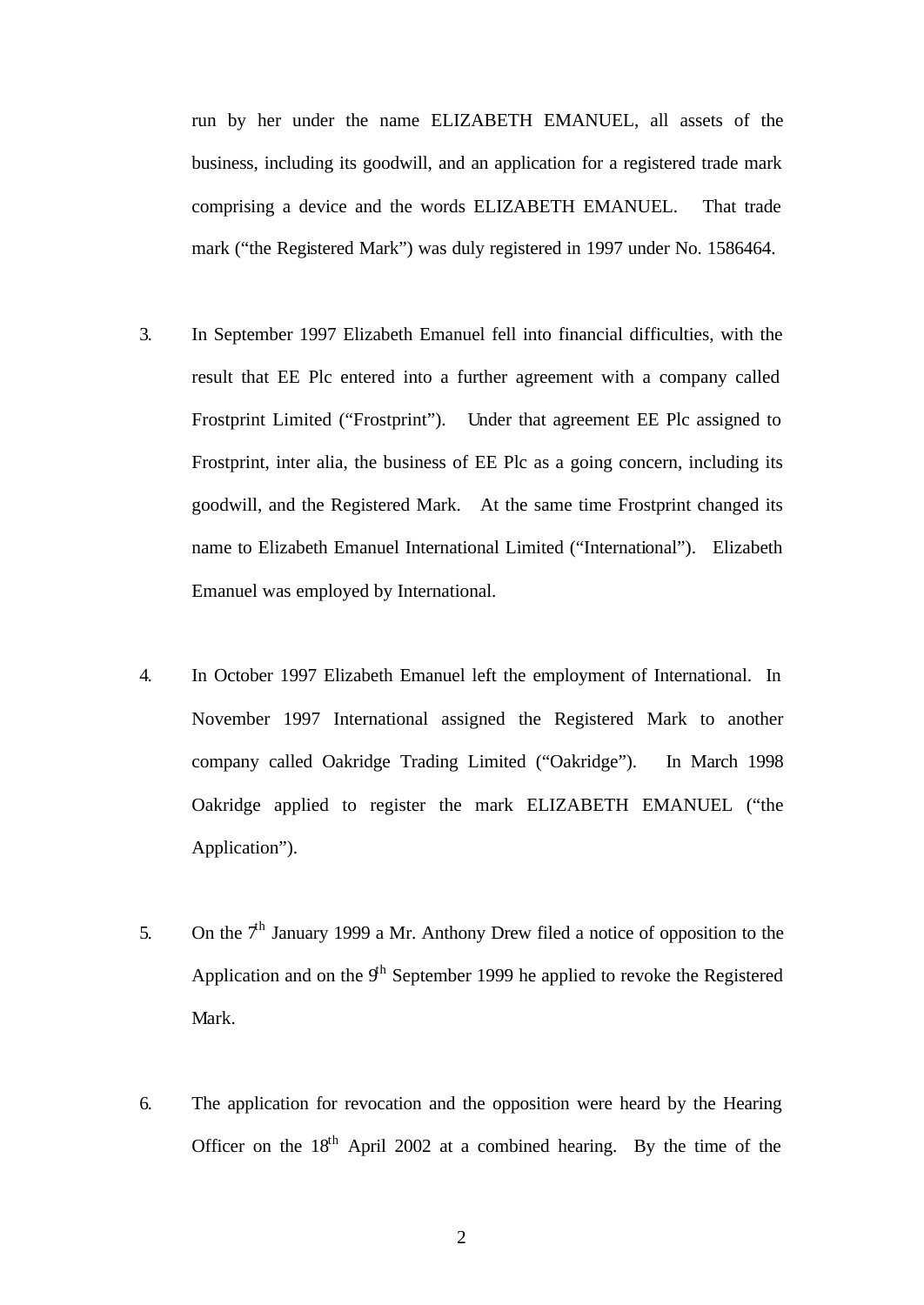hearing the Application and the Registered Mark stood in the name of Continental Shelf 128 Limited ("CSL") and the name of the opponent and applicant for revocation had been changed from Anthony Drew to Elizabeth Emanuel. Nothing turned on these matters before the Hearing Officer.

- 7. Both the opposition and the application for revocation were dismissed by the Hearing Officer. On the 16<sup>th</sup> December 2002 Elizabeth Emanuel issued Notices of Appeal to an Appointed Person.
- 8. On  $4<sup>th</sup>$  March 2003 CSL requested that these appeals be referred to the High Court pursuant to section 76 of the Trade Marks Act 1994 ("the Act"). Section 76(3) of the Act provides:

*"(3) Where an appeal is made to an appointed person, he may refer the appeal to the court if –*

- *(a) it appears to him that a point of general legal importance is involved;*
- *(b) the registrar requests that it be so referred, or*
- *(c) such a request is made by any party to the proceedings before the registrar in which the decision appealed against was made. "*

Before doing so the Appointed Person must give the appellant and any other party to the appeal an opportunity to make representations as to whether the appeal should be referred to the court. Accordingly, Elizabeth Emanuel was invited to respond to the request that the appeals be referred. She has done so and objects to the request.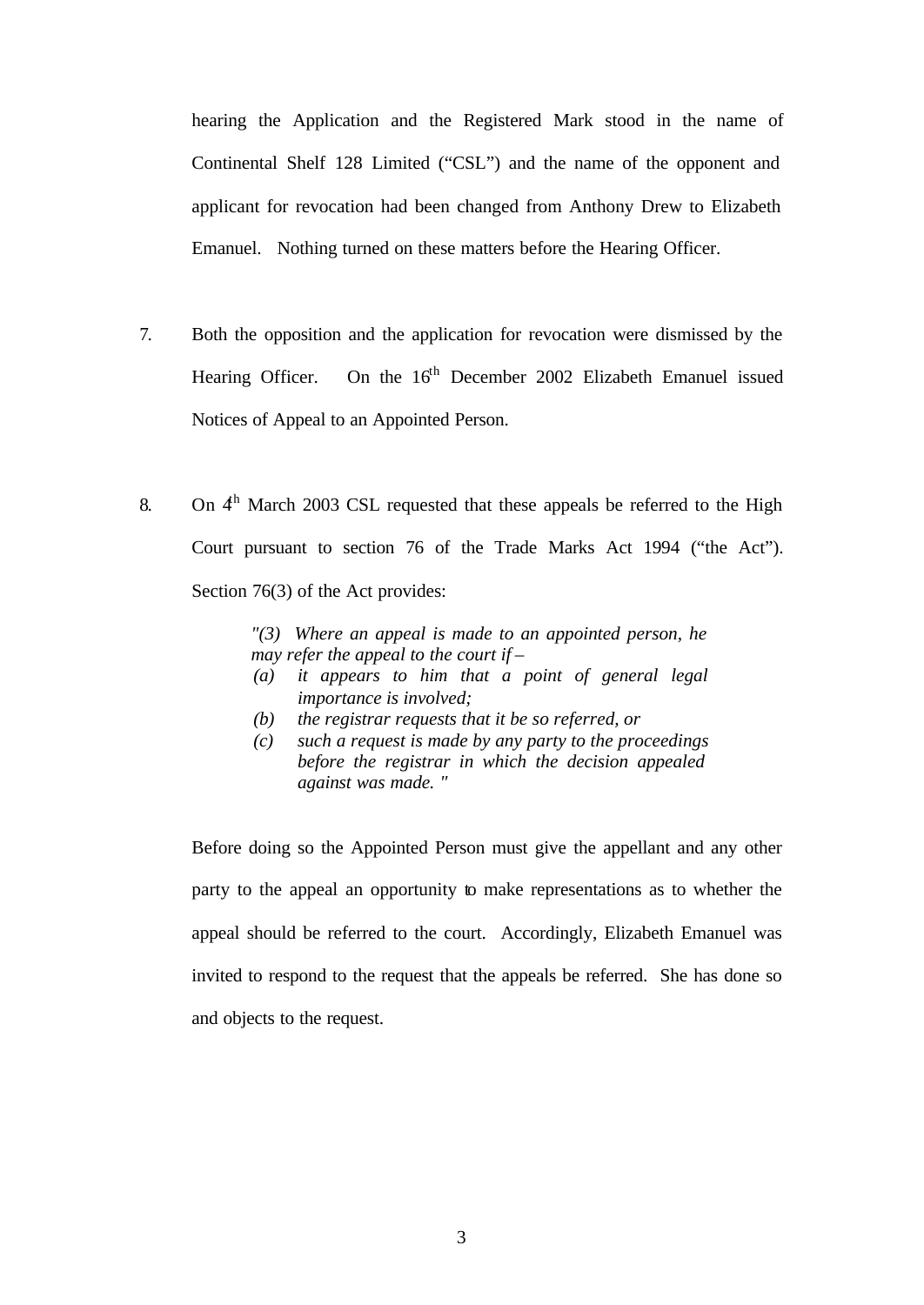#### Applicable Principles

9. In *Academy Trade Mark* [2000] RPC 35 Mr. Simon Thorley Q.C, sitting as an Appointed Person, considered an application to refer to the High Court an appeal from a decision of a Hearing Officer arising out of an application for revocation. He said:

> "9. The provisions of the Act providing for a right of appeal to the Appointed Person are significant in that they provide for a quick and cheap method of testing any decision of the Registrar. The fact that no appeal lies from the decision of the Appointed Person enables finality at an early date. The Act however expressly provides for appeals to the Appointed Person to be referred to the court and I have gained assistance in considering the circumstances in which the Appointed Persons should refer by some observations of Matthew Clarke Q.C acting as one of the Appointed Persons in A.J. and M.A Levy's Trade mark No. 1343470, a decision given subsequent to a hearing on July 2, 1998.

> 10. In that decision, Mr. Clarke referred to the court the question of whether there was a residual discretion under section 46(1) of the 1994 Act to allow a trade mark to remain on the register in a case where there had been no genuine use of the registered trade mark and no proper reasons had been established for its non use. Mr. Clarke stated:

> > At the hearing before me, Mr. J. Pennant, agent for the applicant submitted that the appeal should not be referred to the High Court. He emphasized that his client was a private individual who had deliberately elected to use the appeal procedure for the Appointed Person under section 76 of the 1994 Act so that a quick, final and relatively inexpensive decision on the matter of revocation could be obtained. If the matter were now to be referred to the High Court, that objective could be defeated since there would then be the prospect of further appeals and possible reference to the European Court of Justice, with all the attendant additional costs and delay that would involve. (It would of course be competent for the Appointed Person if so advised to refer the issue to European Court of Justice). Mr. Pennant stressed that there would be many new questions of law arising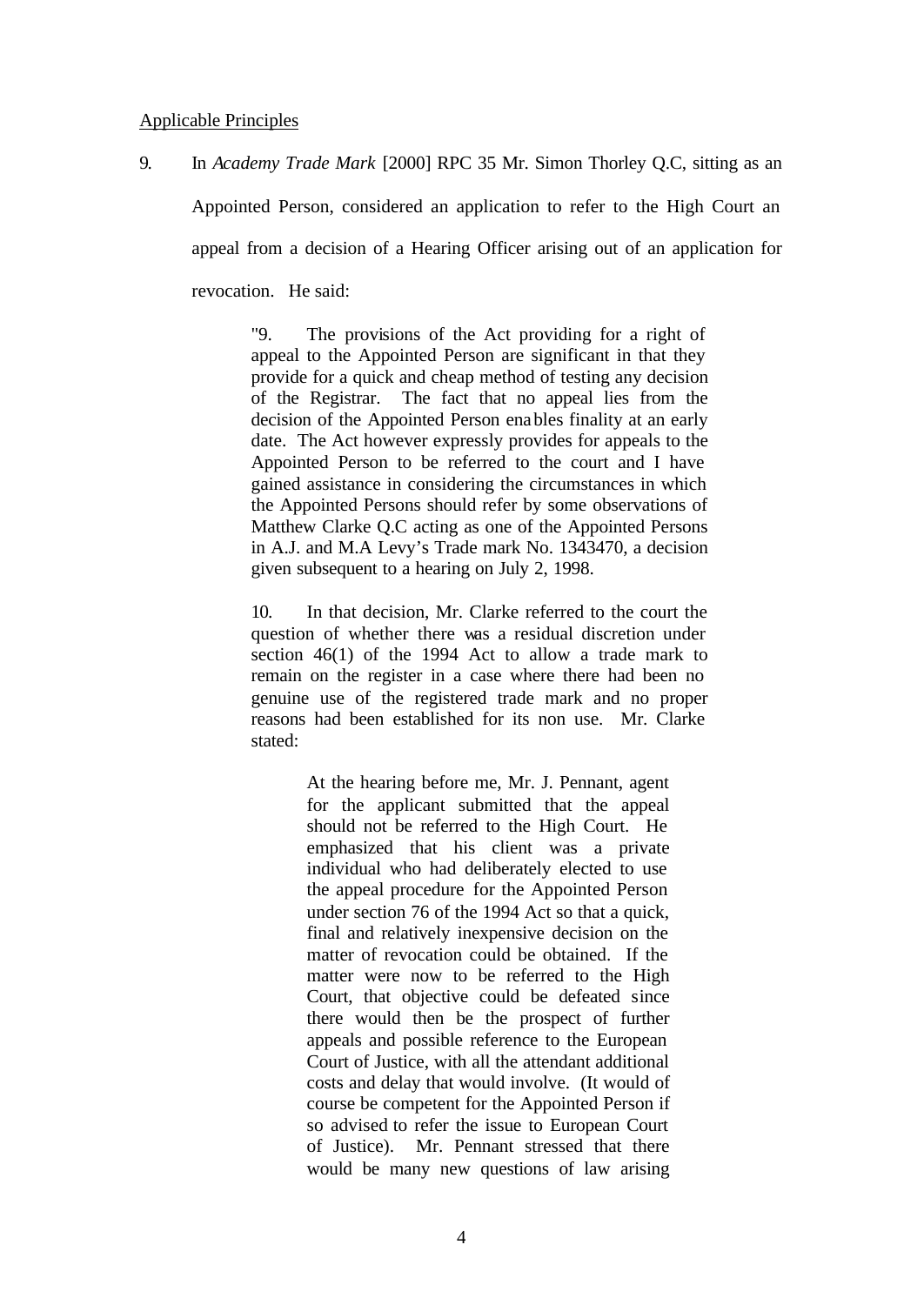from the provisions of the 1994 Act and it would appropriate that the Appointed Person should seek to deal with these as and when they arise."

11. Mr. Clarke then went on to cite section 76(3) and continued:

> "On my reading of those provisions, even if the Appointed Person himself did not consider that a point of general legal importance is involved, he may refer the appeal to the court where a request is made by either the registrar or one or the parties, after he has heard representations relating thereto. Having said that I am firmly of the view that the power to refer under section 76 should be used sparingly, otherwise the clear object of the legislation to provide a relatively inexpensive, quick and final resolution of appeals by a specialist tribunal would be defeated. Moreover, I am of the opinion that it will normally be a matter of particular significance if the registrar requests the Appeal to be referred because he considers that it raises a point of general legal importance."

12. In that case Mr. Clark directed that the appeal be referred to the court because the question of residual discretion was not the subject of any authoritative guidance and because it raised an issue of wide general importance. It should be noted that he rejected an attempt by counsel to raise an additional ground for reference as follows:

> "Counsel also attempted to persuade me that there was another reason why the appeal should be referred to the High Court and that was that the Hearing Officer had concluded that there had been no genuine use by the registered proprietors of the mark in respect of cigarettes. His clients wished to challenge that decision having regard to the evidence that they had placed before the Hearing Officer. I should make it clear that I would not have decided to refer this appeal to the High Court simply to enable that point to be raised."

13. I accept and intend to apply the principles set out by Mr. Clarke. Whilst it is not essential for a reference that a point of general legal importance is identified, the power to refer should be used sparingly and I anticipate that it will be rare in the extreme that a reference is made in circumstances where a point of general legal importance cannot be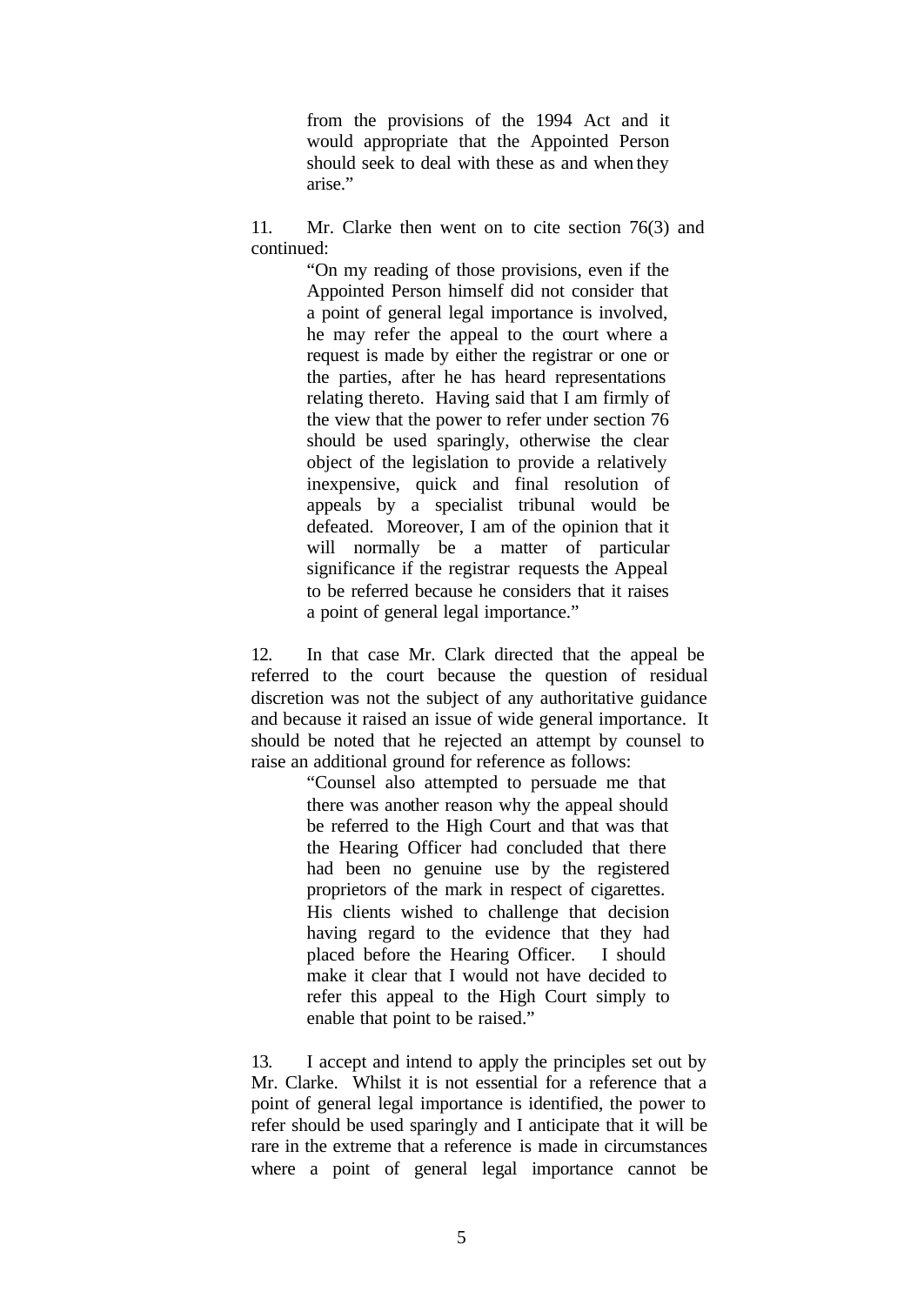identified. The attitude of the registrar is important but not decisive. The registrar's officers have considerable day to day experience in matters relating to trade mark registrations and applications for revocation. Their views as to whether a particular point is a point of general legal importance should be given great weight.

14. So also should consideration be given to the views of the party not seeking to refer. The relative importance of cost and expense to that party should be taken into account. Where that party is a large corporate entity, the necessary cost and expense of legal advisers is, perhaps, of less significance than in the case where the party in question is an individual or a small company or partnership which has not gone and does not wish to go to the expense of employing legal advisers.

15. Finally I believe it is proper to have regard to the public interest. There are plainly two conflicting public interests. One is the public interest in having the uncertainty of a pending application for a trade mark or a pending application for revocation disposed of finally at the earliest possible date, so that not only the parties but rival traders may know the state of the Register, but, equally, there is a public interest that important points of law are decided by the higher courts."

- 10. Mr. Thorley was unable to identify any point of general legal importance arising in the case before him and declined to refer the appeal to the High Court. So far as relevant to the matters before me, I believe that the following principles emerge from these cases:
	- (a) The Appointed Person has a discretion whether or not to refer an appeal to the court ; he has that discretion even if it appears to him that a point of general legal importance is involved.
	- (b) The power to refer appeals to the court should be used sparingly, otherwise the clear object of the legislation to provide a relatively inexpensive, quick and final resolution of appeals by a specialist tribunal would be defeated.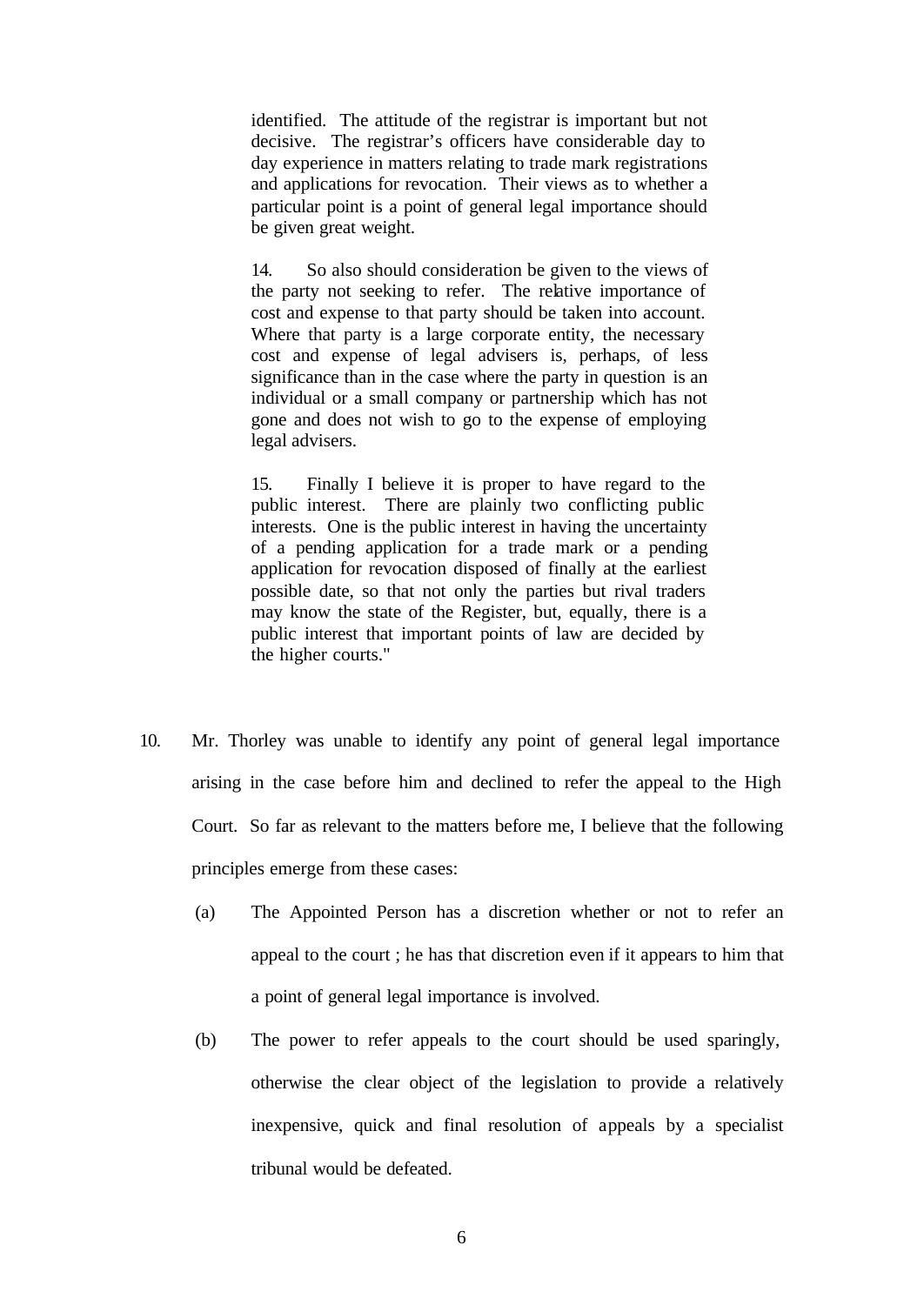- (c) It will be very rare to make a reference in circumstances where a point of general legal importance cannot be identified.
- (d) The cost and expense to the party not seeking to refer should be taken into account; this is a matter which may be of particular significance in a case where the party in question is an individual or small company or partnership.
- (e) Regard must be had to the public interest generally. There is a public interest in having any uncertainty as to the state of the Register resolved as soon as possible. On the other hand there is a public interest in having important points of law decided by the higher courts.
- (f) The attitude of the Registrar is important but not decisive.

#### The Request for a Reference

- 11. Elizabeth Emanuel contended before the Hearing Officer that the Application and the Registered Mark were objectionable under section 3(3)(b) of the Act on the following basis. At the relevant dates Elizabeth Emanuel was a world famous designer of fashion garments. Consequently use of the trade mar ELIZABETH EMMANUEL upon goods which were not designed by her was liable to lead to deception.
- 12. CSL disputed this allegation and contended that Elizabeth Emanuel had sold the goodwill in the business of designing and manufacturing garments, along with a trade mark which included her name. Thus, any deception would be short lived and similar to that which arose in any assignment of a trade mark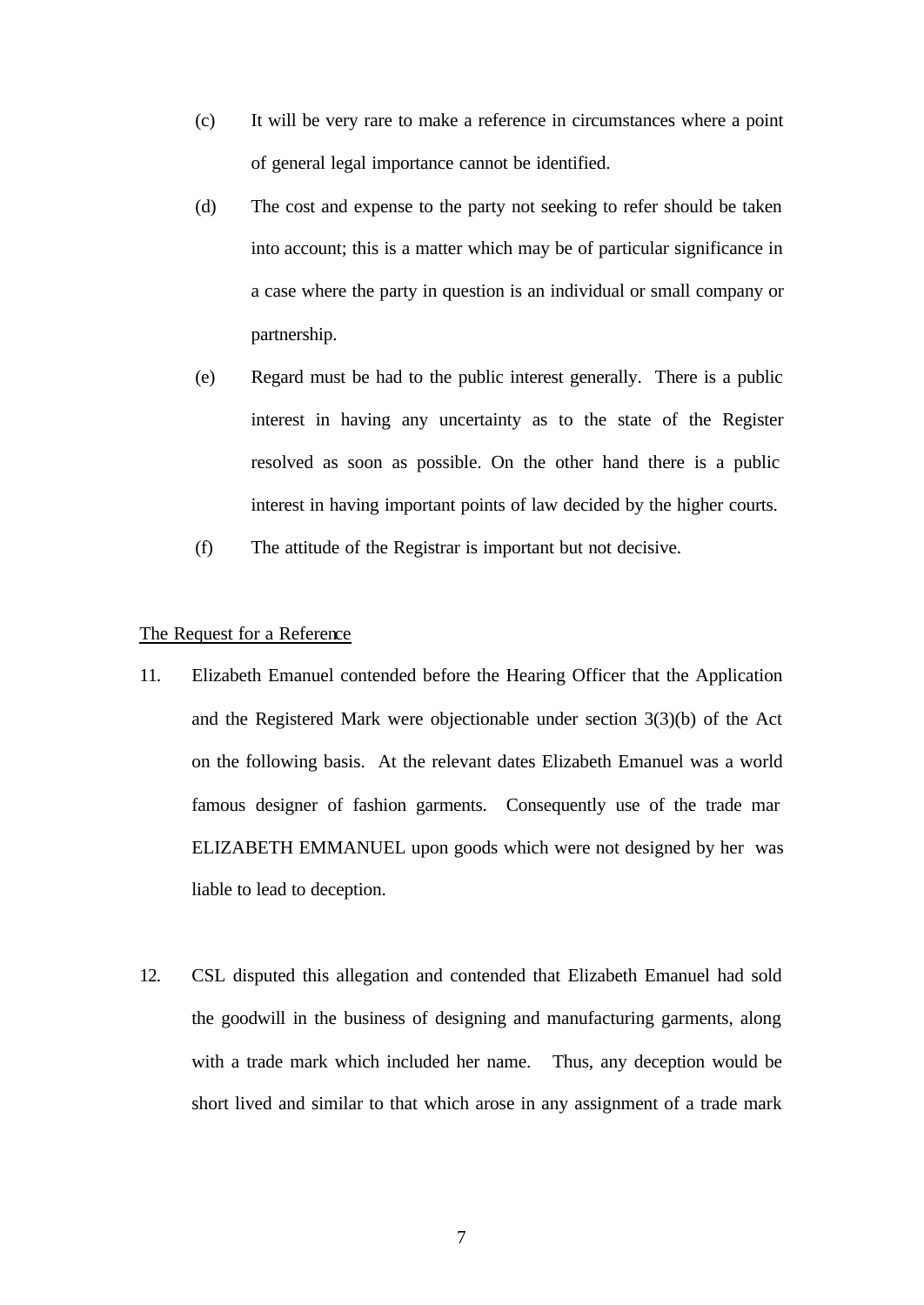from one person to another. This was the "lawful deception" recognised and sanctioned by Dankwerts J. in *Reuter v. Mulhens* (1953) RPC 102.

- 13. The Hearing Officer preferred the submissions of CSL and rejected the objections based on section  $3(3)(b)$  of the Act. It is against those decisions that Elizabeth Emanuel appeals. It seems from the Notices and Grounds of Appeal that Elizabeth Emanuel will advance the same arguments on the appeal as before the Hearing Officer. But, say, CSL, there is one significant addition. In the Registry, Elizabeth Emanuel did not challenge the submissions advanced on behalf of CSL that the law in relation to "lawful deception" had not materially altered with the introduction of the 1994 Act. On the appeal it appears that Elizabeth Emanuel will contend that even if the Hearing Officer was right as to the position under the 1938 Act, then the law changed with the coming into force of the 1994 Act.
- 14. In these circumstances CSL contend that a point of general legal importance arises. They identify the question as follows:

Under the law now in force, can a purchaser buy from an existing trader a business, goodwill and registered mark and then freely continue the business under that mark thereafter, or will the purchaser only avoid having the mark revoked (and be able to trade under that mark) if, on the facts, the "average consumer" would not think that the business is still associated with the vendor at the moment when the purchaser takes over trading?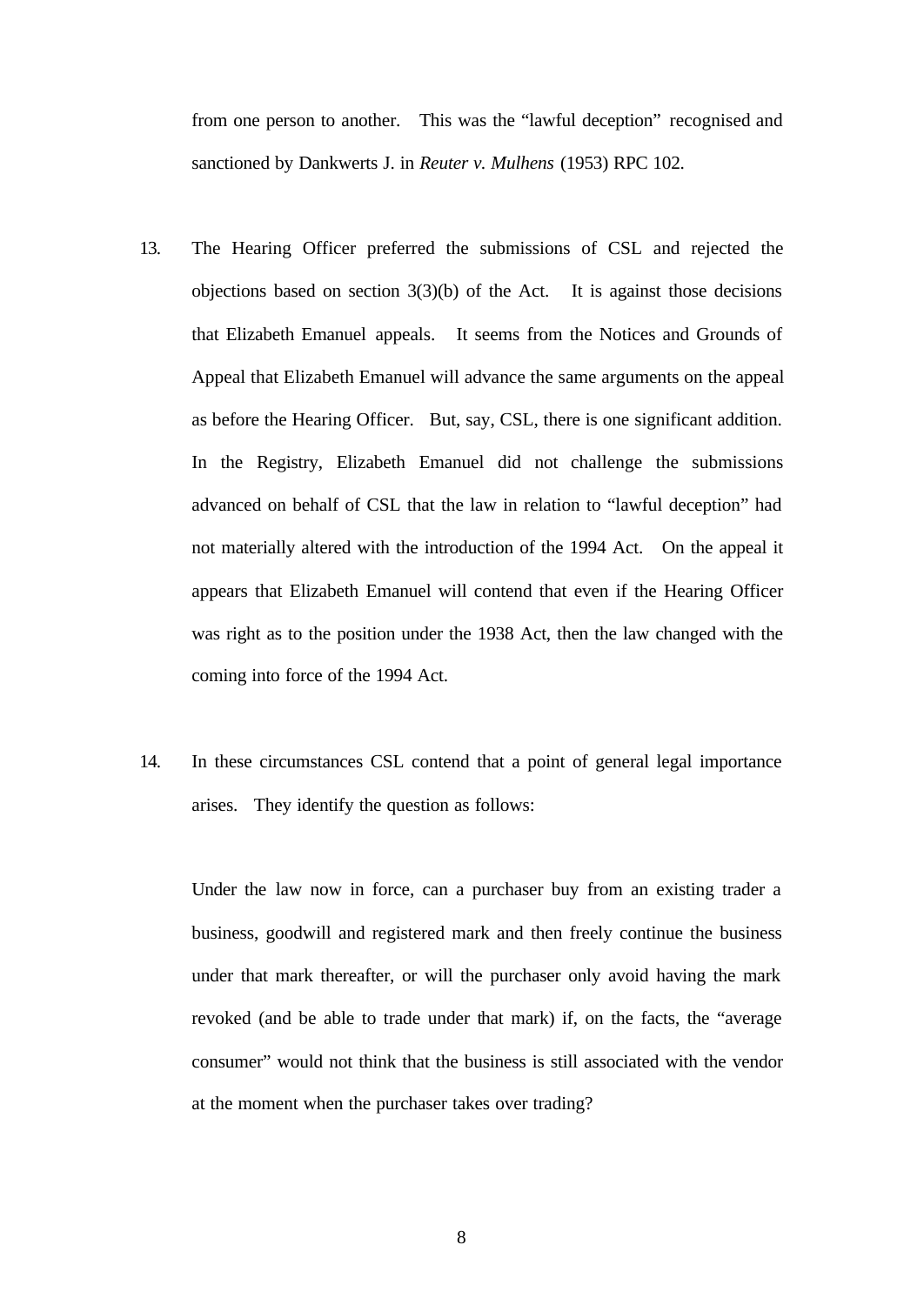- 15. CSL submit that the question is likely to affect a very large number of transactions involving the sale of a business. Accordingly, they say, the appeal raises an important point of law that ought to be decided by the High Court.
- 16. Elizabeth Emanuel resists the application. On her behalf it is contended that the appeals do not raise any issue of general legal importance, and therefore should not be referred. Moreover, it is said that Elizabeth Emanuel is impecunious, her lawyers are presently acting *pro bono publico*, and the risks associated with the higher costs of the High Court would in all likelihood force her to discontinue her appeals. This latter point has not been disputed by CSL.
- 17. I have come to the conclusion that I should not refer these appeals to the High Court. I accept that these cases do raise an issue of legal importance as to the scope of section  $3(3)(b)$  of the Act. However I am more doubtful that it may be regarded as an issue of general legal importance. I anticipate that many cases will turn on their own facts. In *Scandecor Development AB v. Scandecor Marketing AB* [2002] FSR 7 the House of Lords referred to the European Court of Justice the question of whether a trade mark is to be regarded as liable to mislead the public within the meaning of Article 12(2)(b) of the Directive if the origin of the goods denoted by the mark is a bare exclusive licensee. Lord Nicholls said at paragraphs 42 to 44:

"42. Before proceeding further I must mention some of the practical implications of the view expressed above, starting with the position which exists while an exclusive licence is in operation. The mere fact that, during this period, some customers may associate the trade mark with the exclusive licensee does not mean that it has become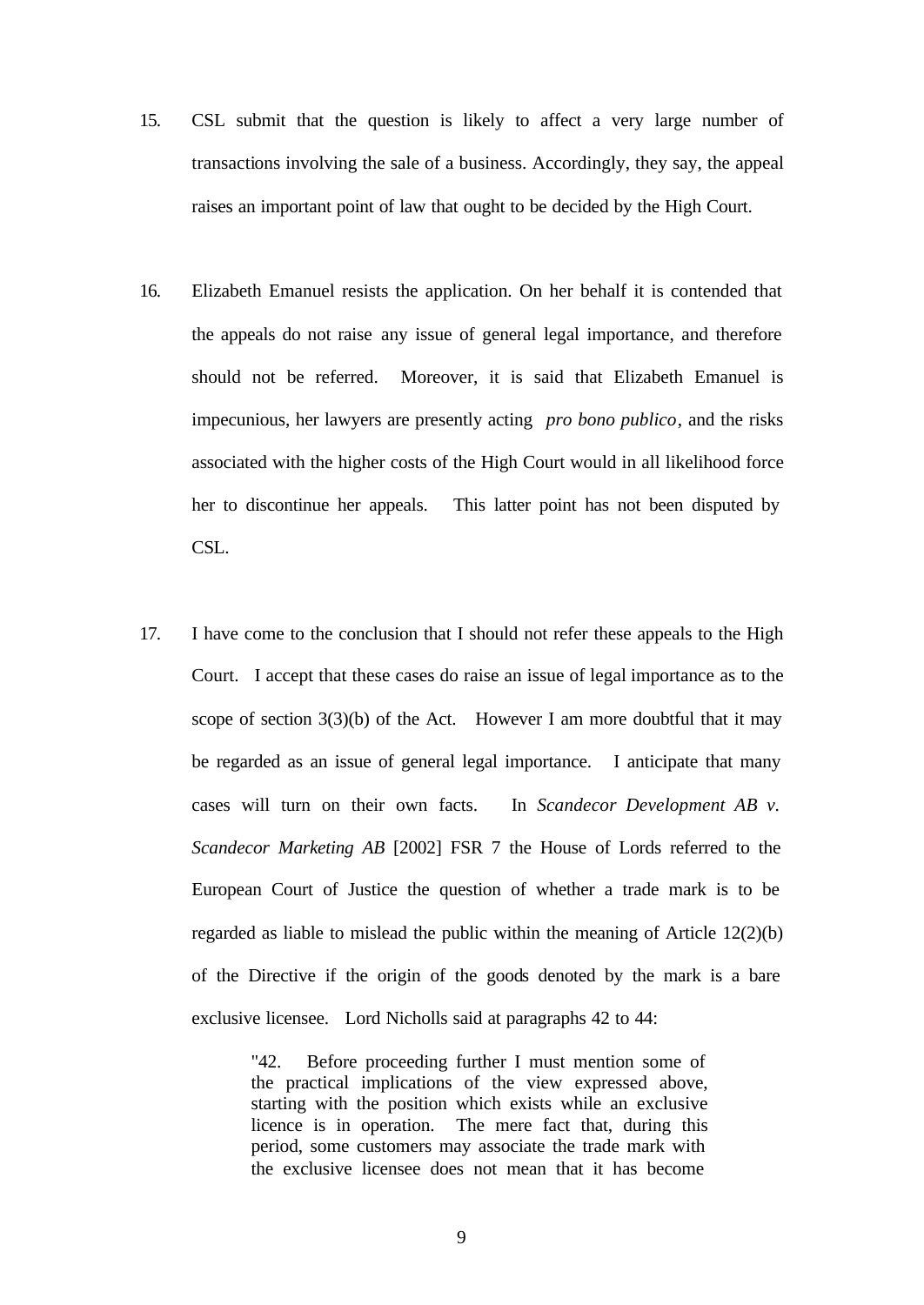deceptive or that it lacks distinctiveness. During the licence period the goods come from only one source, namely the licensee, and the mark is distinctive of that source.

43. The position after the licence has ended is different. Then the right to use the mark reverts to the proprietor of the mark. He can then apply the mark to his goods. The position is indeed, comparable to the position which arises when a trade mark is assigned without any assignment of the assignor's business. Whether this change in the person entitled to use the mark gives rise to deception will depend primarily on what then happens to the erstwhile licensee's business. If the former licensee ceases to carry on the business in which he used the mark, no question of deception due to lack of distinctiveness will normally arise. Henceforward the mark will be distinctive of one source, namely the proprietor of the mark. This will be a different source from the source during the licence period, but this change in the source is not itself inherently deceptive. Such a change occurs whenever a trade mark changes hands.

44. What happens if, after the licence has ended, the former licensee continues to carry on the same business as he did during the licence period? Suppose he continues to manufacture the same goods and deal with the same customers, but without using the licensed mark. In such a case there may be scope for confusion and deception. Any customers who were aware of the identity of the source during the licence period may continue to associate goods bearing the mark with the former licensee and his continuing business. When that is the position, the mark may no longer be distinctive of one business source. Whether that is so will depend on the facts of the case."

- 18. As Lord Nicholls indicated, whether or not a mark is no longer distinctive of one business source will depend on the particular facts of the case in issue.
- 19. I must also take into account the financial status of Elizabeth Emanuel. To my mind this is a very important factor. If I refer these appeals to the High Court then Elizabeth Emanuel will probably have to discontinue them due to the financial risks involved and her current financial position. The power to refer